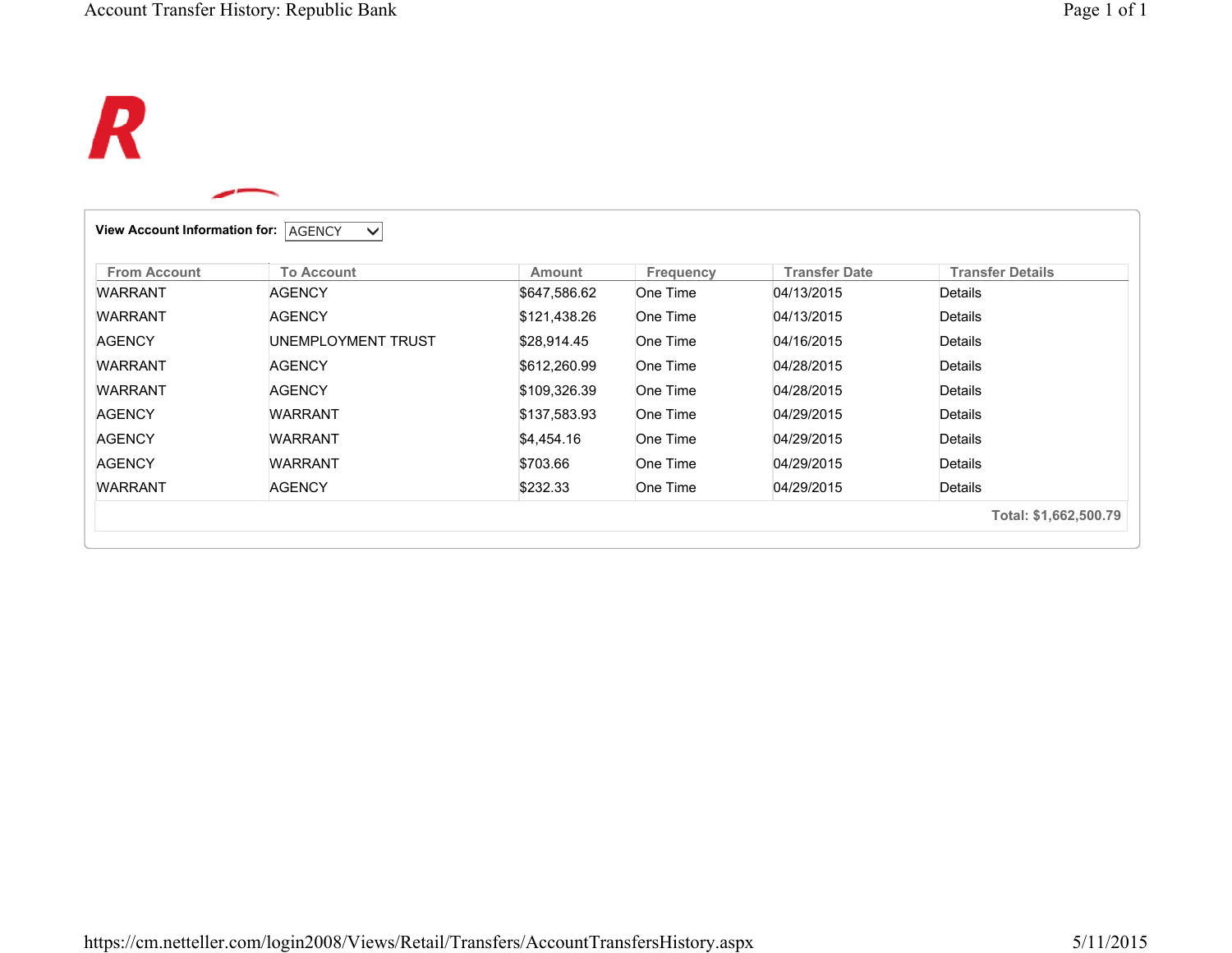# $\boldsymbol{R}$

| <b>From Account</b> | <b>To Account</b> | <b>Amount</b>  | <b>Frequency</b> | <b>Transfer Date</b> | <b>Transfer Details</b> |
|---------------------|-------------------|----------------|------------------|----------------------|-------------------------|
| <b>WARRANT</b>      | <b>PAYROLL</b>    | \$1,007,612.04 | One Time         | 04/13/2015           | Details                 |
| <b>WARRANT</b>      | <b>AGENCY</b>     | \$647,586.62   | One Time         | 04/13/2015           | Details                 |
| <b>WARRANT</b>      | <b>AGENCY</b>     | \$121,438.26   | One Time         | 04/13/2015           | Details                 |
| <b>WARRANT</b>      | <b>PAYROLL</b>    | \$885,046.03   | One Time         | 04/28/2015           | Details                 |
| <b>WARRANT</b>      | <b>AGENCY</b>     | \$612,260.99   | One Time         | 04/28/2015           | Details                 |
| <b>WARRANT</b>      | <b>AGENCY</b>     | \$109,326.39   | One Time         | 04/28/2015           | Details                 |
| <b>WARRANT</b>      | <b>AGENCY</b>     | \$232.33       | One Time         | 04/29/2015           | Details                 |
| <b>AGENCY</b>       | <b>WARRANT</b>    | \$137,583.93   | One Time         | 04/29/2015           | Details                 |
| <b>AGENCY</b>       | <b>WARRANT</b>    | \$4,454.16     | One Time         | 04/29/2015           | Details                 |
| <b>AGENCY</b>       | <b>WARRANT</b>    | \$703.66       | One Time         | 04/29/2015           | Details                 |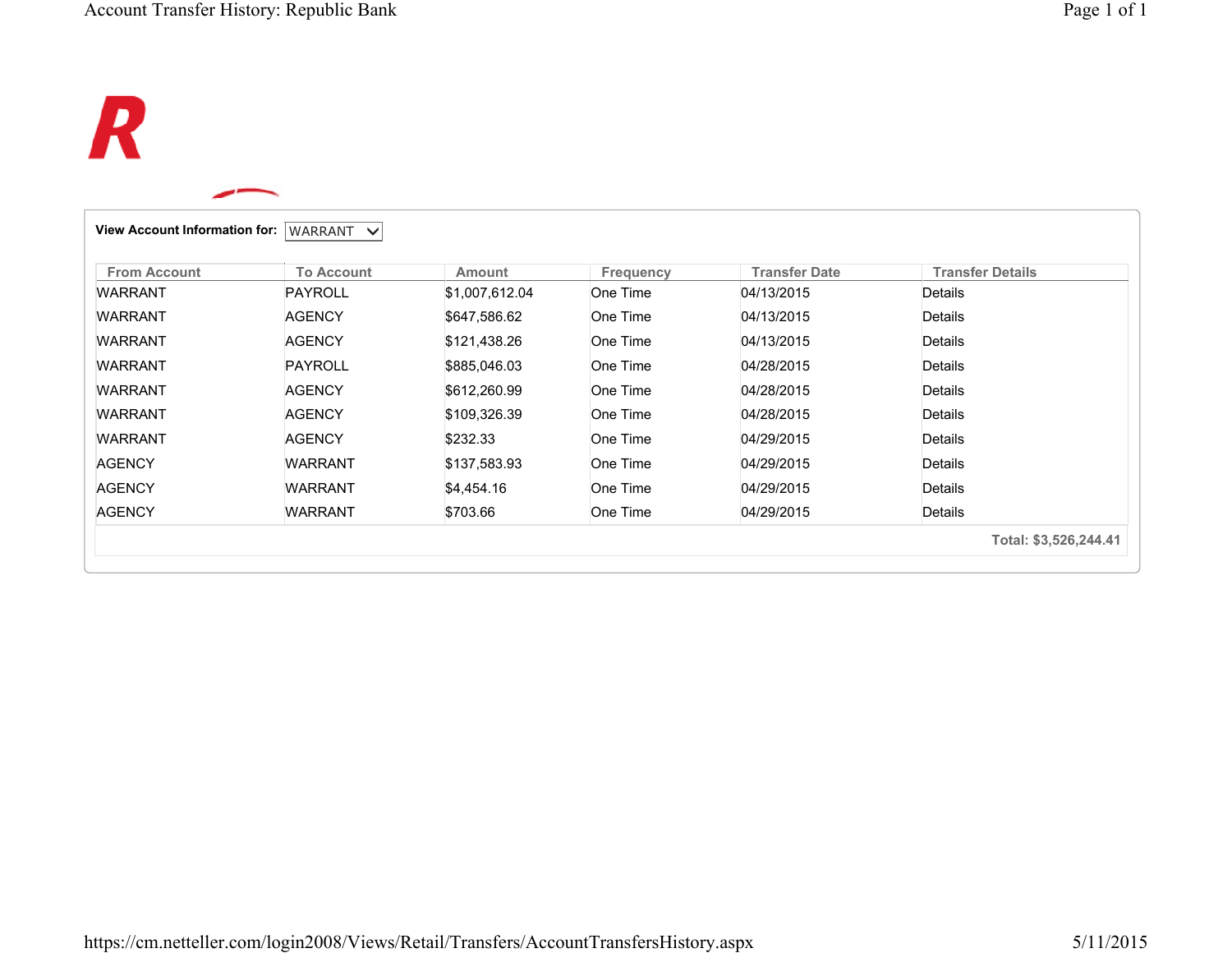

### **View Wire Activity for:** AGENCY  $\vee$

| Wire Name:     | Transmitted: | Amount:     | <b>Rep Code:</b> | <b>Receiving Account Number:</b> | <b>Receiving FI:</b>          | <b>OMAD:</b> |
|----------------|--------------|-------------|------------------|----------------------------------|-------------------------------|--------------|
| The OMNI Group | 04/13/2015   | \$40,867.73 | 0809140002       | 215319939                        | <b>JPMCHASE</b>               |              |
| The OMNI Group | 04/28/2015   | \$40.592.73 | 0809140002       | 215319939                        | <b>JPMCHASE</b>               |              |
| DCRP           | 04/30/2015   | \$658.19    | 0823140009       | 304230960                        | <b>JPMCHASE</b>               |              |
| <b>FSA</b>     | 04/30/2015   | \$1,385.00  | 0823140008       | 1002034901                       | <b>VILLAGE BK &amp; TRUST</b> |              |